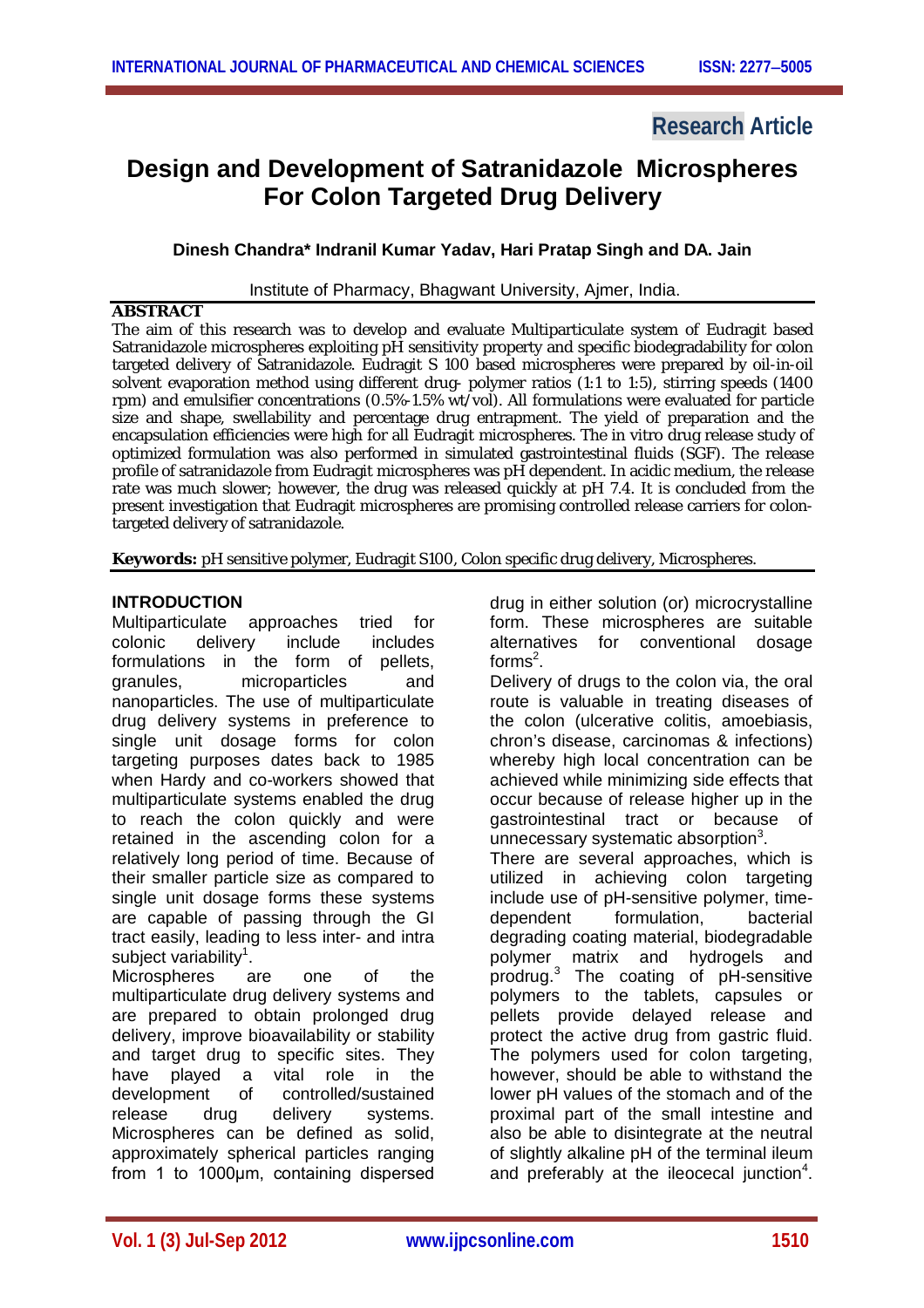There are several publications based on drug-containing microspheres using the Eudragit series of polymers as the encapsulating materials<sup>3</sup>. The Eudragits are a family of polymers based on acrylic and methacrylic acids suitable for use in orally administered drug delivery systems. These polymers are available in various grades possessing a range of physicochemical properties.

The aim of the peresent study is to develop controlled and colon targeted drug delivery system of satranidazole for the treatment of local colon disease by using Eudragit S 100 as a pH- sensitive polymer. The advantages of targeting drugs specifically to the chronic amoebisis disease of colon are reduced incidence of systemic side effects by directly targeting the drug to colon, the maximum concentration of drug reaches and increases the residence time of drug in colon.

#### **MATERIALS AND METHOD MATERIALS**

Satranidazole was obtained as a gift sample from Alkem Laboratories Mumbai, India. Eudragit S-100 was procured as a gift sample from Degusssa Darmstadt, Germany. All other solvents and reagents used were of analytical grade.

## **METHOD**

# **Prepration of Eudragit microsphere**5,6

The Eudragit microspheres were prepared emulsion solvent evaporation method. Satranidazole and Eudragit S100 were dissolved in an ethanol: acetone (4:1) mixture, then emulsified in to liquid paraffin oil solution containing (0.5%-1.5% span-80 w/v) to form the oil in oil emulsion.

The system was maintained under agitation speed of 1400 rpm at room temperature for 4 hours to allow for the evaporation of solvent. Finally, the microspheres were filtered, washed with n-hexane, and air-dried overnight. Formulation variables are shown in Table 1.

All formulations were evaluated for particle size and shape, swellability and percentage drug entrapment. The particle

size was examined by digital photomicroscope.

#### **Scanning Electron Microscopy**

The shape and surface morphology of Eudragit microspheres and were investigated using scanning electron microscopy (SEM). The samples for SEM study were prepared by lightly sprinkling the formulation on a double-adhesive tape stuck to an aluminum stub. The stubs were then coated with gold to a thickness of ~300 Å under an argon atmosphere using a gold sputter module in a highvacuum evaporator. The coated samples were then randomly scanned and photomicrographs were taken with a scanning electron microscope<sup>7</sup>.

#### **Determination of Drug Content and Entrapment efficiency**

Ten milligram of microspheres were weighed and dissolved in 10 ml of water. This solution was shaken with the help of wrist action shaking machine for 5 hrs and then kept for 24 hrs. Then it was filtered. The filtrate was assayed by spectrophotometer at 318 nm. The drug content and the encapsulation efficiency were determined.

#### *in vitro* **dissolution test**

The optimized formulations of ES2 were selected for the dissolution test. In vitro release study of microspheres was performed in pH progression medium at  $37^{\circ}$ C ± 0.5°C. The drug dissolution test of microspheres was performed by the paddle method (model DT-06, Erweka, Darmstadt, Germany) specified in USP XXIII. Microspheres (100 mg) were weighed accurately and gently spread over the surface of 900 mL of dissolution medium. The content was rotated at 100 rpm. The simulation of GI transit condition was achieved by altering the pH of dissolution medium at different time intervals. The pH of the dissolution medium was kept 1.2 for 2 hours using 0.1N HCl. After 2 hours, the pH of the dissolution medium was adjusted to 7.4 with 0.1 N NaOH and maintained up to 10 hours. The samples were withdrawn from the dissolution medium at various time intervals using a pipette fitted with a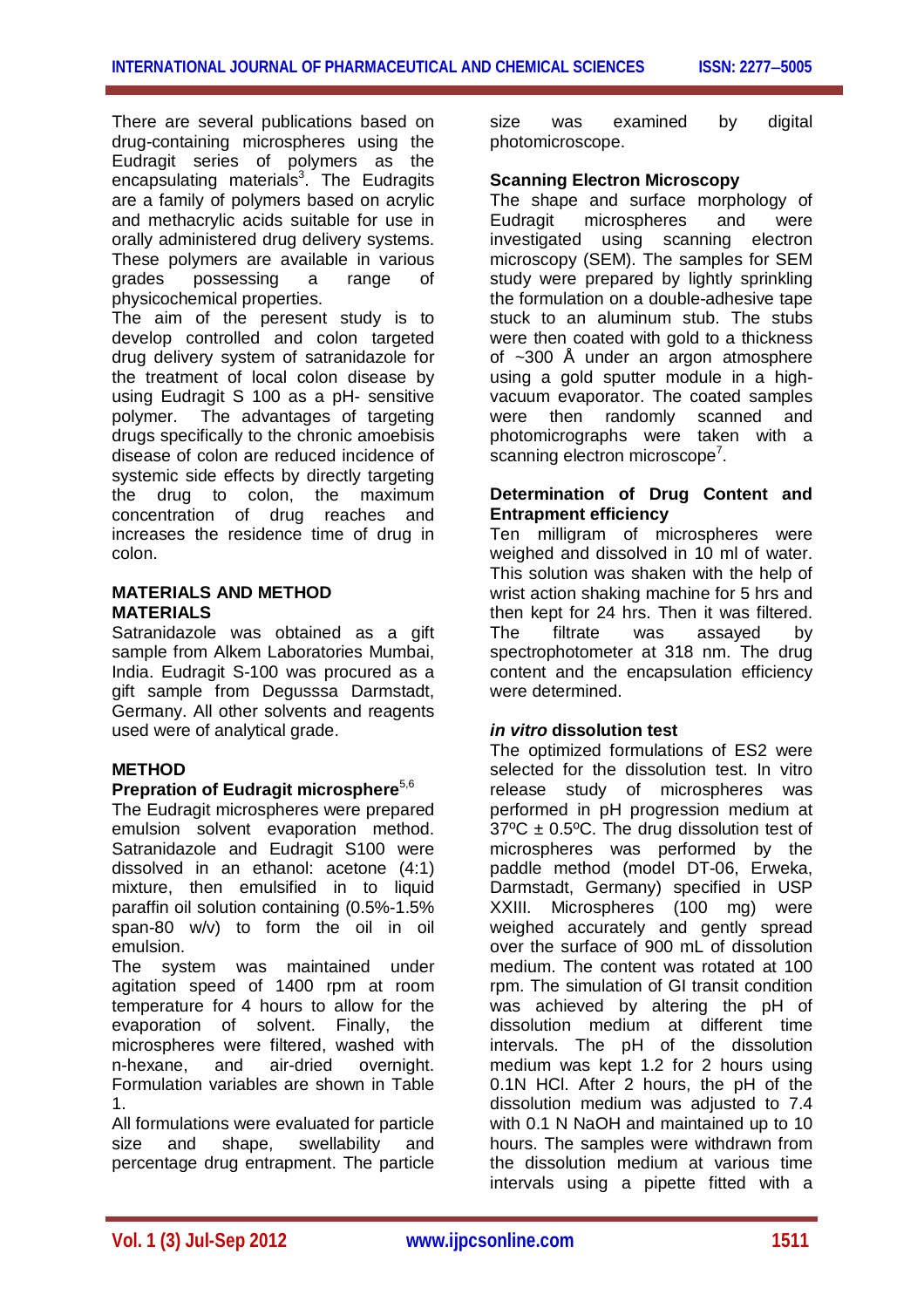microfilter. The rate of drug release was analyzed using UV spectrophotometer (Shimadzu 1700, Japan). The receptor volume was maintained constant by replacing equivalent amount of  $SGF^8$ .

#### Kinetic treatment of dissolution data<sup>9,10</sup>

In order to describe the kinetics of the release process of drug in the different formulations, zero- order  $(Qt = Q0 + KOt)$ , first- order (ln Qt =ln Q0 + K1t), Higuchi (Qt =KHt1/2) and Korsmeyer- Peppas (Qt/Q8= Ktn) models were fitted to the dissolution data of optimized formulations ES2i using linear regression analysis. A value of  $n = 0.5$  indicates case I (Fickian) diffusion or square root of time kinetics. 0.5<n<1 anomalous (non- Fickian) diffusion, n=1 Case –II transport and n>1 Super Case II transport.

#### **Accelerated stability studies:**

Accelerated stability study was carried out to observe the effect of temperature and relative humidity on optimized formulation ES2i by keeping at 40°C, in airtight highdensity polyethylene bottles for three months, at RH 75±5%. Physical evaluation and *in vitro* drug release was carried out each month for three months.

#### **RESULTS AND DISCUSSION**

Eudragit microspheres of satranidazole were successfully prepared by Solvent evaporation technique. The result shown in Table no 1 indicates that there were five formulation prepared at higher stirring speed 1400 rpm and the formulations selected on the basis size, shape and entrapment efficiency which shown in table 2-5 . ES2 Formulation was selected<br>for study of effect of polymer for study of effect of polymer concentration and surfactant concentration which results of physical properties shown in table 6.

Uniform and almost spherical microspheres were obtained at higher stirring speed (1400 rpm) as shown in scanning electron photomicrographs of batch no. ES2i (Fig. 1).

The mean diameter of Eudragit microspheres(ES2) varied from 55.81±0.02 to 56.94±0.09μm with varying polymer concentration.

A higher concentration of polymer produced a more viscous dispersion, which formed larger droplets and consequently larger microspheres as reported by Pongpaibul et al.<sup>11</sup> The result also indicate that batches prepared at low surfactant concentration (0.5%w/v), the emulsifier may not be sufficient to cover the droplet resulting in coalescence, however at high concentration (1.0%w/v) free flowing spherical microspheres are obtained. Increased surfactant concentration led to the formation of particles with a lower mean geometric diameter. Increasing Span 80 concentration from 0.05% to 1.5% wt/vol led to stabilization of the emulsion droplets avoiding their coalescence, resulting in smaller microspheres.<sup>12</sup>

The comparative study of in vitro release of drug showed the effect of polymer and surfactant on the drug release in Fig.2. The cumulative percentage drug release from Eudragit -S based microspheres showed the desired rate, as there was no measurable drug release observed up to 2 hours in SGF (pH 1.2) and no drug release occurred below the pH of polymer solubility while at pH 7.4, the significant drug release was observed. On the basis of drug release, the formulation ES2i was found suitable for colonic delivery of Satranidazole, because it showed more precise controlled release amongst other formulations.

Table 7 showed data analysis of release profile of optimized and selected formulation ES2i according to different kinetic models. The kinetic treatment reflected that release data of ES2i showed  $r^2$  value of 0.9561 which is close to 1, indicating that release of drug follows zero order kinetics followed by higuchi's and first order model. Zero-order kinetics indicated that the concentration was nearly independent of drug release. Further Korsmeyer and Peppas equation resulted into the value of  $n= 0.9704$ , which appears to indicate anomalous (non-Fickian) diffusion.

The results of stability study of optimized formulation of Satranidazole microspheres (EF6) revealed that there was no significant change in size, shape drug content, entrapment efficiency and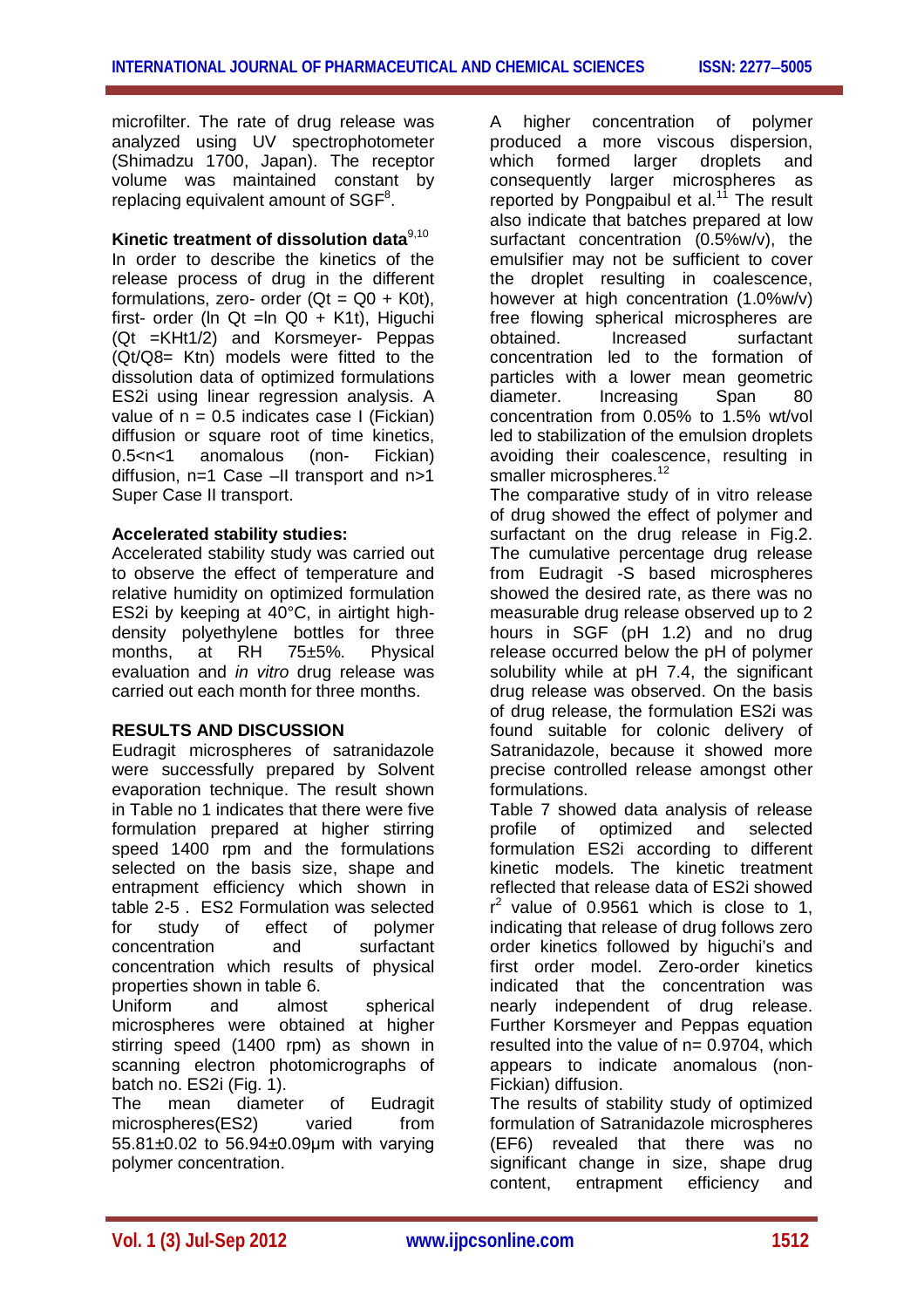dissolution profile. Thus, formulation was stable at different conditions of temperature and humidity.

#### **CONCLUSION**

From the results of present study, it can be concluded that Eudragit S 100 based satranidazole microspheres provides high degree of protection from premature drug release in simulated upper GIT conditions and deliver most of the drug load in the colon and allow drug release at the desired site. Hence Eudragit S100 based satranidazole microspheres are a potential

system for colon delivery in case of amoebic infection.

#### **ACKNOWLEDGEMENT**

The authors acknowledge the kind help received from Alkem Laboratories Mumbai, India, for gift samples of satranidazole. The authors gratefully acknowledge The Management, Institute of Pharmacy, Bhagwant University, Ajmer (India) for providing facilities to carry out this research.

| <b>Table 1: Formulation Development of Microspheres</b> |
|---------------------------------------------------------|
| <b>Based on Eudragit-S</b>                              |

| Batch, no         | <b>D:P Ratio</b> | <b>Polymeric solution</b><br>concentration (%w/v) | Name of<br>surfactant | <b>Surfactant</b><br>concentration<br>(%w/v) | <b>Stirring</b><br>speed<br>(rpm) |
|-------------------|------------------|---------------------------------------------------|-----------------------|----------------------------------------------|-----------------------------------|
| ES <sub>1</sub>   | 1:1              | 10                                                | Span-80               | 0.5                                          | 1400                              |
| ES <sub>2</sub>   | 1:2              | 10                                                | Span-80               | 0.5                                          | 1400                              |
| ES <sub>3</sub>   | 1:3              | 10                                                | Span-80               | 0.5                                          | 1400                              |
| ES4               | 1:4              | 10                                                | Span-80               | 0.5                                          | 1400                              |
| ES <sub>5</sub>   | 1:5              | 10                                                | Span-80               | 0.5                                          | 1400                              |
| ES2a              | 1:2              | 05                                                | Span-80               | 0.5                                          | 1400                              |
| ES <sub>2</sub> b | 1:2              | 10                                                | Span-80               | 0.5                                          | 1400                              |
| ES <sub>2c</sub>  | 1:2              | 15                                                | Span-80               | 0.5                                          | 1400                              |
| ES <sub>2d</sub>  | 1:2              | 20                                                | Span-80               | 0.5                                          | 1400                              |
| ES <sub>2e</sub>  | 1:2              | 05                                                | Span-80               | 1.0                                          | 1400                              |
| ES2f              | 1:2              | 05                                                | Span-80               | 1.5                                          | 1400                              |
| ES <sub>2g</sub>  | 1:2              | 10                                                | Span-80               | 1.0                                          | 1400                              |
| ES <sub>2</sub> h | 1:2              | 10                                                | Span-80               | 1.5                                          | 1400                              |
| ES2i              | 1:2              | 15                                                | Span-80               | 1.0                                          | 1400                              |
| ES2i              | 1:2              | 15                                                | Span-80               | 1.5                                          | 1400                              |
| ES <sub>2</sub> k | 1:2              | 20                                                | Span-80               | 1.0                                          | 1400                              |
| ES2I              | 1:2              | 20                                                | Span-80               | 1.5                                          | 1400                              |

**Table: 2 Size & Shape of Eud-S based microspheres**

| S.No. | Code            | Mean diameter $(\mu m) \pm S.D.$ (n=20) | <b>Shape</b>                  |
|-------|-----------------|-----------------------------------------|-------------------------------|
|       | ES <sub>1</sub> | $54.55 \pm 0.08$                        | Irregular and aggregated      |
|       | ES <sub>2</sub> | $56.55 \pm 0.07$                        | Spherical and less aggregated |
|       | ES <sub>3</sub> | $57.35 \pm 0.06$                        | Irregular and less aggregated |
|       | ES <sub>4</sub> | $54.34\pm0.07$                          | Spherical and aggregated      |
|       | ES <sub>5</sub> | $56.54\pm0.08$                          | Spherical and aggregated      |

| Table 3: Selected Batch on The Basis of Spherical Shape of Eud-S based |
|------------------------------------------------------------------------|
| microspheres                                                           |

| Batch. No       | D:P Ratio | <b>Polymeric solution</b><br>concentration<br>(%w/v) | Name of surfactant | Surfactant<br>concentration<br>(%w/v) | <b>Stirring</b><br>speed<br>(rpm) |
|-----------------|-----------|------------------------------------------------------|--------------------|---------------------------------------|-----------------------------------|
| ES <sub>2</sub> | 1:2       | 10                                                   | Span-80            | 0.5                                   | 1400                              |
| ES <sub>4</sub> | 1:4       | 10                                                   | Span-80            | 0.5                                   | 1400                              |
| ES <sub>5</sub> | 1:5       | 10                                                   | Span-80            | 0.5                                   | 1400                              |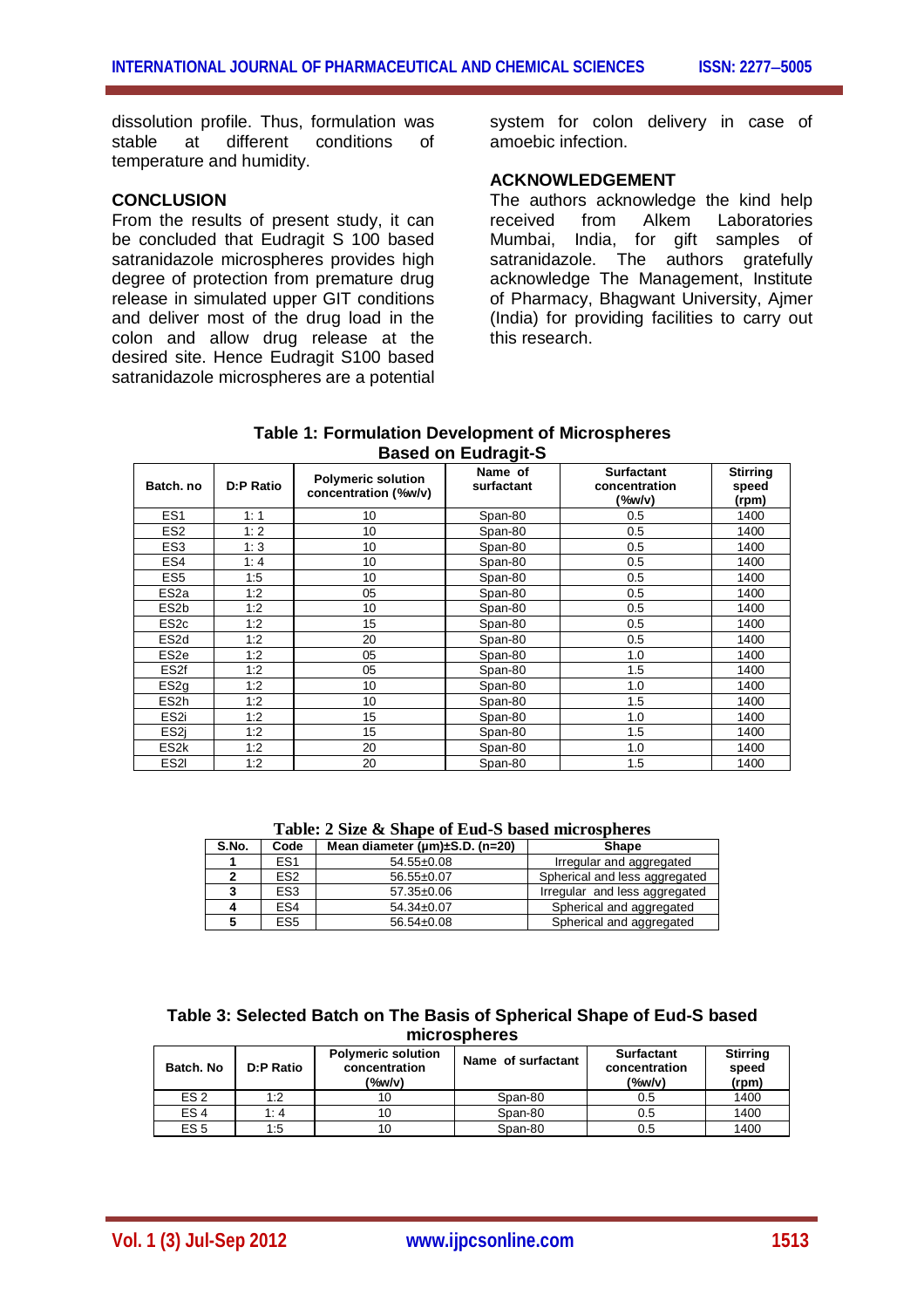| <b>Batch</b><br>code | <b>D:P Ratio</b> | <b>Entrapment</b><br>efficiency (%) | Drug content (%) |
|----------------------|------------------|-------------------------------------|------------------|
| ES <sub>2</sub>      | 1:2              | 85.65                               | 91.35            |
| ES <sub>4</sub>      | 1:3              | 71.78                               | 82.15            |
| ES <sub>5</sub>      | 1:5              | 67.65                               | 78.46            |

#### **Table 4: Entrapment Efficiency and Drug Content of Selected Eud-S based microspheres**

#### **Table 5: Selected Batch on The Basis of Size and Entrapment Efficiency of Eud-S based microspheres**

| Batch, No.      | <b>D:P Ratio</b> | <b>Polymeric solution</b><br>concentration<br>(%w/v) | Name of<br>surfactant | <b>Surfactant</b><br>concentration<br>(%w/v) | <b>Stirring speed</b><br>(rpm) |
|-----------------|------------------|------------------------------------------------------|-----------------------|----------------------------------------------|--------------------------------|
| ES <sub>2</sub> | 1.2              |                                                      | Span-80               | 0.5                                          | 1400                           |

#### **Table 6: Physical properties of Satranidazole microspheres of optimized formulation ES2**

| S.No.          | <b>Formulation</b><br>Code | Mean diameter<br>$(\mu m) \pm S.D.$ (n=20) | Shape                        | <b>Entrapment</b><br>efficiency (%) | Drug content<br>(%) |
|----------------|----------------------------|--------------------------------------------|------------------------------|-------------------------------------|---------------------|
|                | ES <sub>2</sub> a          | 56.72±0.07                                 | Spherical & aggregation      | 79.45                               | 83.78               |
| $\overline{2}$ | ES <sub>2</sub> b          | 55.79±0.06                                 | Spherical & aggregation      | 81.24                               | 86.12               |
| 3              | ES <sub>2</sub> c          | $56.14 \pm 0.03$                           | Spherical & aggregation      | 75.12                               | 80.75               |
| 4              | ES <sub>2d</sub>           | 56.77±0.08                                 | Spherical & aggregation      | 78.45                               | 84.69               |
| 5              | ES <sub>2e</sub>           | 55.88±0.07                                 | Spherical & no aggregation   | 79.45                               | 85.37               |
| 6              | ES <sub>2f</sub>           | $56.32 \pm 0.05$                           | Spherical & less aggregation | 81.45                               | 87.12               |
|                | ES <sub>2q</sub>           | $56.83 \pm 0.16$                           | Spherical & no aggregation   | 82.96                               | 89.76               |
| 8              | ES <sub>2</sub> h          | $56.39+0.12$                               | Spherical & less aggregation | 80.12                               | 88.45               |
| 9              | ES <sub>2i</sub>           | $55.81 \pm 0.02$                           | Spherical & no aggregation   | 85.95                               | 92.47               |
| 10             | ES <sub>2i</sub>           | $56.94 \pm 0.09$                           | Spherical & less aggregation | 79.96                               | 84.25               |
| 11             | ES <sub>2</sub> k          | 56.04±0.05                                 | Spherical & no aggregation   | 77.98                               | 83.21               |
| 12             | ES <sub>2</sub>            | $56.33 \pm 0.04$                           | Spherical & less aggregation | 81.87                               | 86.27               |

| data of Optimized formulations                                                    |        |        |        |        |  |  |
|-----------------------------------------------------------------------------------|--------|--------|--------|--------|--|--|
| <b>Formulation</b><br>Hiauchi<br>Korsmeyer- Peppas<br>First- order<br>Zero- order |        |        |        |        |  |  |
|                                                                                   | $r^2$  |        | $r^2$  | (n)    |  |  |
| ES <sub>2i</sub>                                                                  | 0.9561 | 0.7312 | 0.9162 | 0.9704 |  |  |

**Table 7: Kinetic treatment of dissolution** 

# S3400 15.0kV 10.6mm x700 SE 10/24/2010 16:1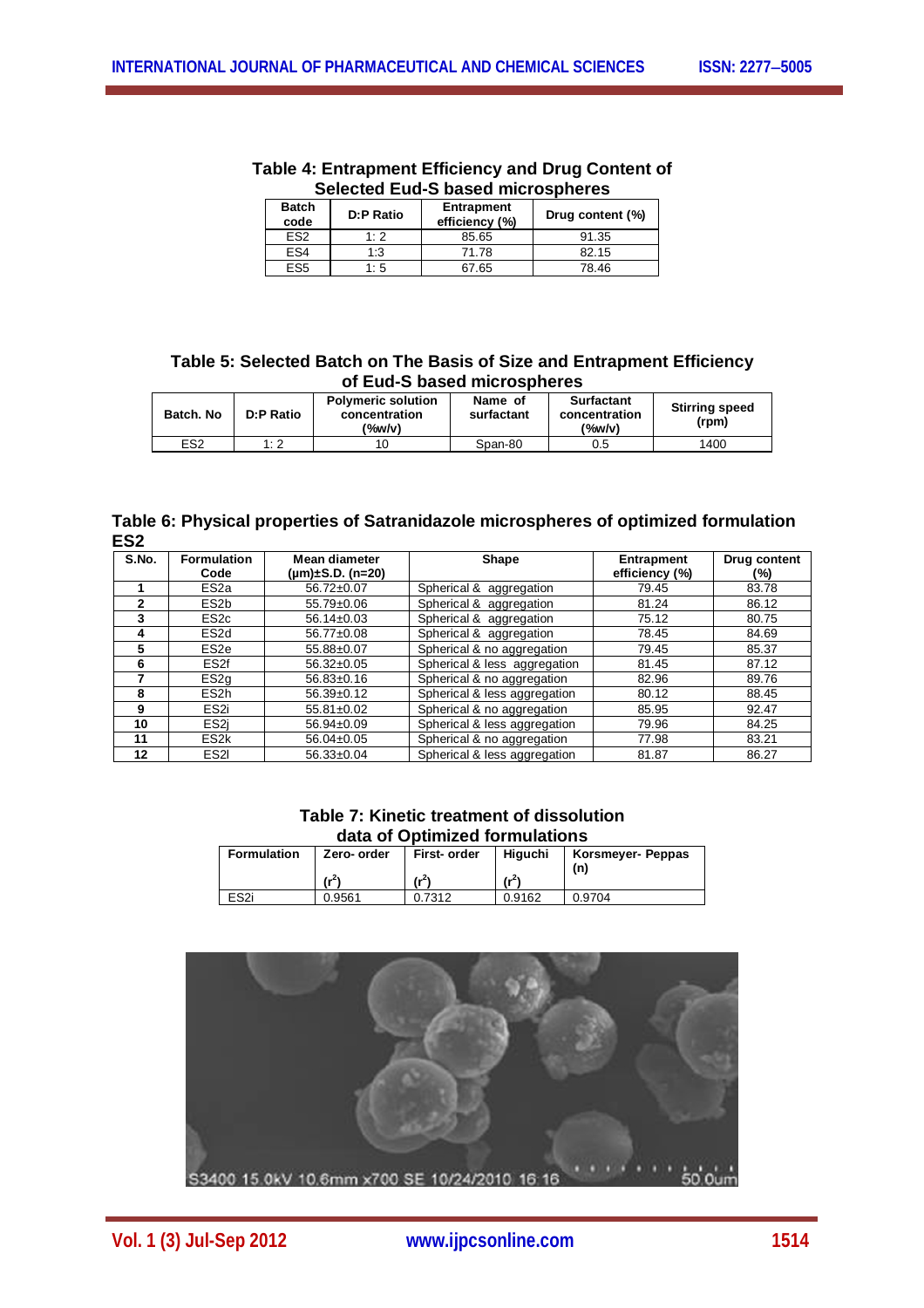



**Fig. 2: Comparative study of** *in vitro* **dissolution profile of optimized formulations (ES2)**

### **REFERENCES**

- 1. Hardy JG, Evans DF, Zaki I, Clark AG, Tonnesen HH and Gamst ON. Evaluation of an enteric coated naproxen tablet using gamma scintigraphy and pH monitoring. Int J Pharm. 1987, 37:245-250.
- 2. Marwa H Abdallah, Omaima A Sammour, Hanaa A El-ghamry, Hanan M El-nahas and Waleed Barakat. Development and Characterization of Controlled Release Ketoprofen Microspheres, Journal of Applied Pharmaceutical Science, 2012, 02 (03): 60-67.
- 3. . Chourasia MK, Jain SK. Pharmaceutical approaches to colon targeted drug delivery systems. J Pharm Pharmaceutical Sci. 2003;6(1):33-66.
- 4. Ibekwe C Valentine, Fdda M Hala, Persons E Gary and Basi W Abdul. A Comparative in vitro Assessment of the drug release performance of pH – responsive polymers for Ileocolonic delivery. Int J Pharm . 2005;55-62.
- 5. Ashford M, Fell JT, Attwood D and Woodhead PJ. An in vitro

investigation into the suitability of pH-dependent polymers for colon targeting. Int J Pharm. 1993;91:241-243.

- 6. Evans DF, P ye G, Bramley R, Clark AG, Dyson TJ and Hardcastle J D. Measurement of gastrointestinal pH profiles in normal ambulant human subjects. Gut. 1988;29:1035-1041.
- 7. Paharia Amol. Eudragit-coated Pectin Microspheres of 5- Fluorouracil for Colon Targeting, AAPS PharmSciTech 2007;8(1);E1-E7
- 8. Jamakandi VG, Mulla JS, Vinay BL and Shivakumar HN. Formulation, characterization, and evaluation of matrix-type transdermal patches of a model antihypertensive drug, Asian J Pharm. 2009;59-65.
- 9. Raslan HK and Maswadeh H. in vitro dissolution kinetic study of theophylline from mixed controlled release matrix tablets containing hydroxypropylmethyl cellulose and glycerylbehenate. Ind J PharmSci. 2006;68 (3):308-312.